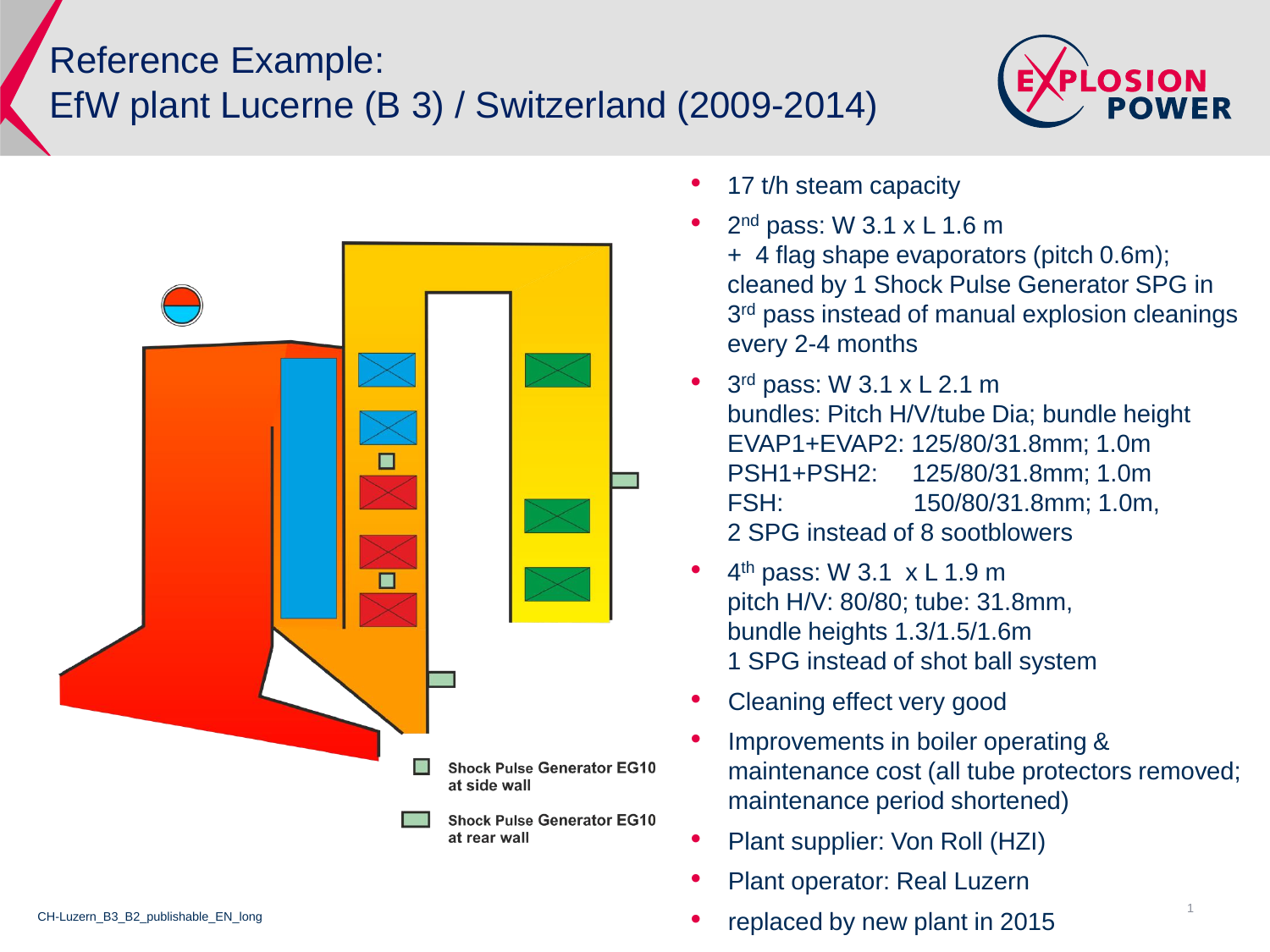## Reference Example: EfW plant Lucerne (B 3) / Switzerland (2009-2014)



Before 2009: Cleaning by 8 sootblowers, 1 shot ball cleaning system and manual explosion cleaning



From 2009 till 2014 (replaced by new plant in 2015) Cleaning by 4 Shock Pulse Generators EG10 / EG10L

Boiler width: 3.1m, 2nd pass: panel evaporators Sootblowers and shot ball system dismantled

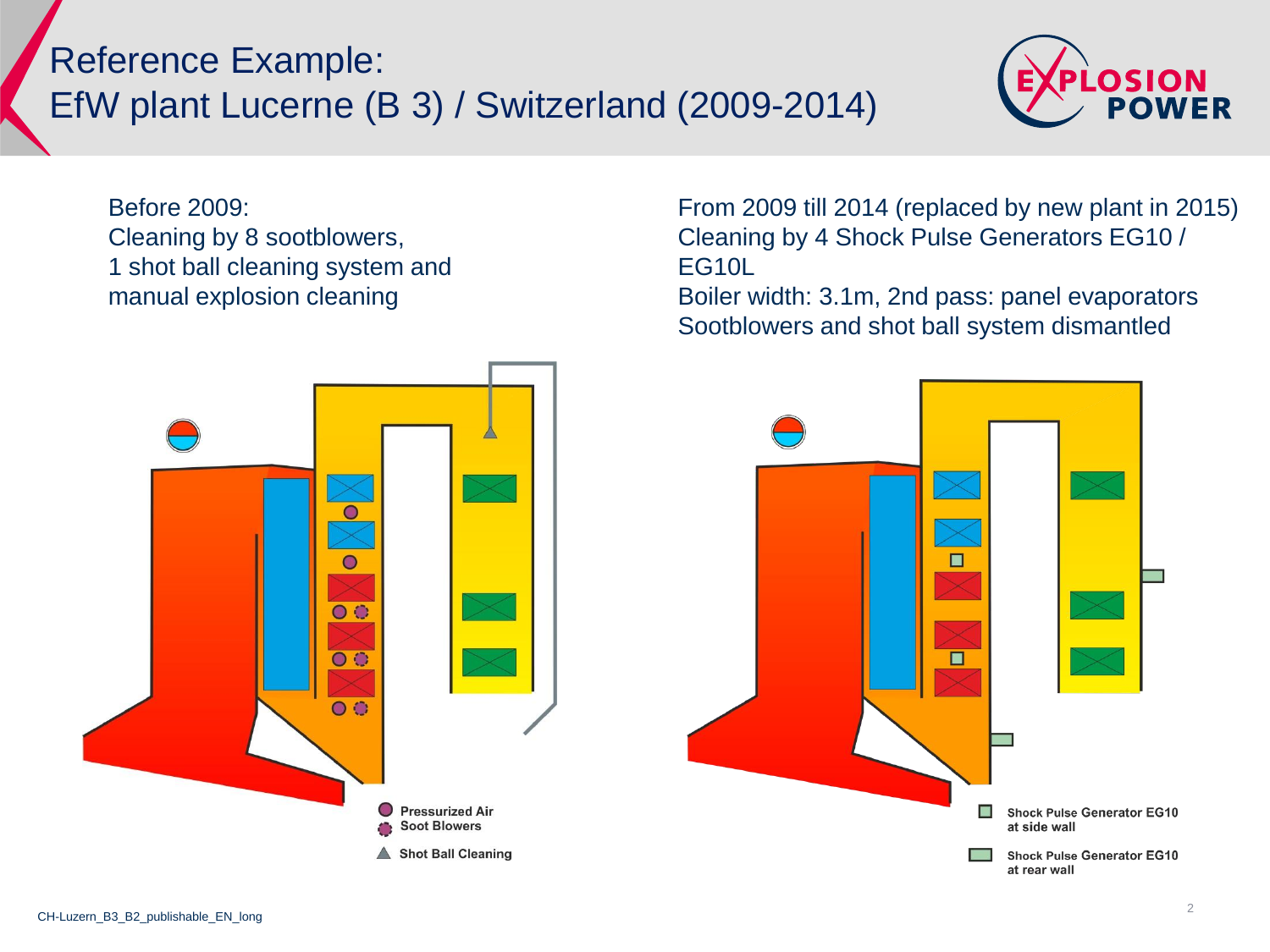## Reference Example: EfW plant Lucerne (B 3) / Switzerland (publishable)



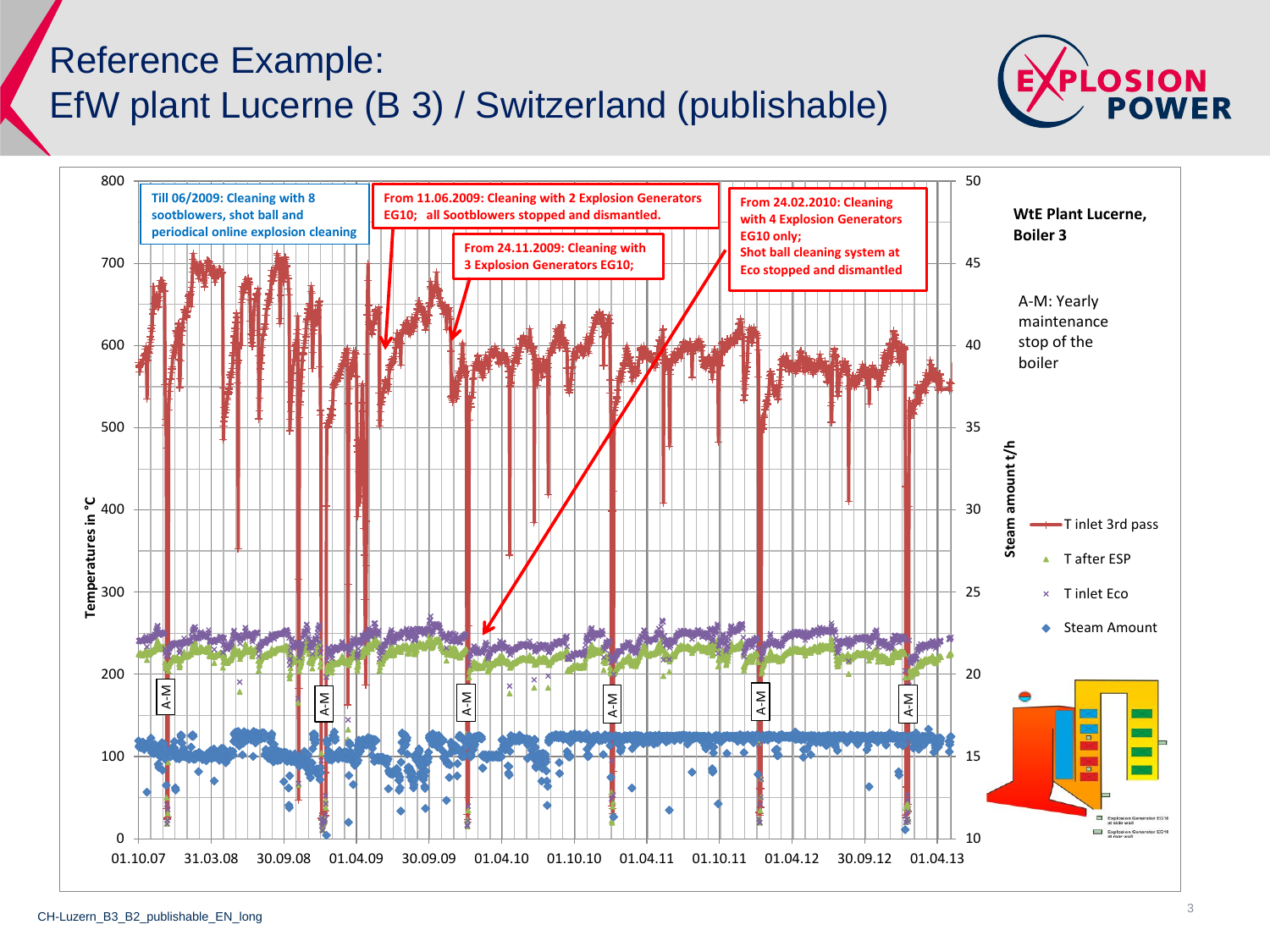Reference Example: EfW plant Lucerne (B 1 + B2) / Switzerland (2009-2014)



Before 2009: Cleaning by 6 soot blowers and manual explosion cleanings

From 2009 till 2014 (replaced by new plant in 2015): Cleaning by 2 Shock Pulse Generators EG10 All sootblowers dismantled Boiler width: 3.1m